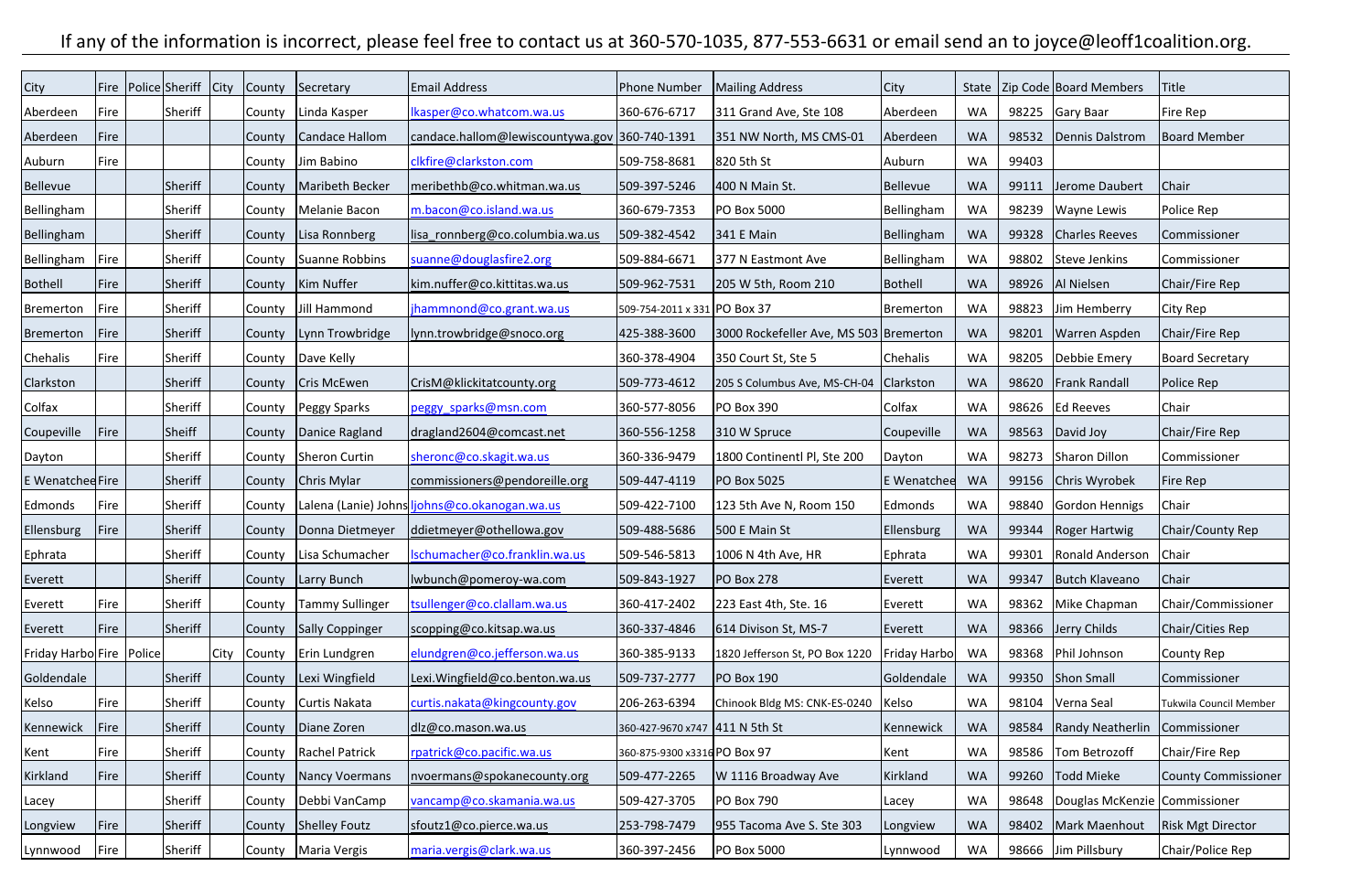| Marysville        |          |               | Sheriff |             | County | Diane Harris     | dharris@co.walla-walla.wa.us                    | 509-524-2505 | <b>PO Box 1506</b>                        | Marysville   | <b>WA</b> | 99362 |                                   |                       |
|-------------------|----------|---------------|---------|-------------|--------|------------------|-------------------------------------------------|--------------|-------------------------------------------|--------------|-----------|-------|-----------------------------------|-----------------------|
| Mercer IslandFire |          |               | Sheriff |             | County | Katie Batson     | katie.batson@co.chelan.wa.us                    | 509-667-6311 | 400 Douglas St#201                        | Mercer Islan | WA        | 98801 | Keith Goehner                     | Commissioner          |
| Montesano         | $ $ Fire |               | Sheriff |             | County | Deborah Clausing | deborah.clausing@co.yakima.wa.us                | 509-574-2219 | 128 N 2nd St. Courthouse #B27   Montesano |              | <b>WA</b> | 98901 | Stephanie Weigand Board Attorney  |                       |
| Mount VerndFire   |          |               |         | City        |        | Debbie Lund      | dlund@aberdeenwa.gov                            | 360-537-3212 | 200 E Market St                           | Mount Vernd  | WA        | 98520 | Ken Bohren                        | Fire Rep              |
| Newport           |          | Police        |         | City        |        | Debbie Lund      | dlund@aberdeenwa.gov                            | 360-537-3212 | 200 E Market St                           | Newport      | <b>WA</b> | 98520 | Gerald Chancellor   Police Rep    |                       |
| Okanogan          |          | Police        |         | City        |        | Dani Daskam      | ddaskam@auburn.wa.gov                           | 253-931-3037 | 25 W Main St.                             | Okanogan     | WA        | 98001 | Jim Kelly                         | Chair/Police Rep      |
| Olympia           |          | Fire   Police |         | <b>City</b> |        | Paula Dillon     | pdillon@bellevuewa.gov                          | 425-452-7198 | <b>PO Box 90012</b>                       | Olympia      | <b>WA</b> | 98009 | <b>Wayne Bergeron</b>             | Fire Rep              |
| Othello           | Fire     |               |         | City        |        | Linda Anderson   | landerson@cob.org                               | 360-778-8006 | 210 Lottie St                             | Othello      | <b>WA</b> | 98225 | Kelli Linville                    | Mayor                 |
| Pasco             |          | Police        |         | <b>City</b> |        | Linda Anderson   | landerson@cob.org                               | 360-778-8006 | 210 Lottie St                             | Pasco        | <b>WA</b> | 98225 | Kelli Linville                    | Mayor                 |
| Pasco             |          | Fire   Police |         | City        |        | Michelle Davis   | Michelle.davis@ci.bothell.wa.us                 | 425-489-3437 | 18305 101st Ave NE                        | Pasco        | <b>WA</b> | 98011 | Tom Agnew                         | <b>Council Member</b> |
| Pomeroy           | Fire     |               |         | City        |        | Shannon Corin    | Shannon.corin@ci.bremerton.wa.us                | 360-473-5323 | 345 - 6th St. #600                        | Pomeroy      | <b>WA</b> | 98337 | <b>Patty Lent</b>                 | Chair/Mayor           |
| Port Angeles      |          | Police        |         | City        |        | Shannon Corin    | Shannon.corin@ci.bremerton.wa.us                | 360-473-5323 | 345 - 6th St. #600                        | Port Angeles | <b>WA</b> | 98337 | <b>Patty Lent</b>                 | Chair/Mayor           |
| Port Orchard      |          |               |         | City        |        | MaryAnn Hardie   | maryann.hardie@edmondswa.gov                    | 425-771-0258 | 121 5th Ave N                             | Port Orchard | WA        | 98020 | Ken Jones                         | Chair                 |
| Port Townser Fire |          |               |         | City        |        | Anna Pankevich   | apankevich@everettwa.gov                        | 425-257-7024 | 2930 Wetmore Ave Ste 9H                   | Port Townser | <b>WA</b> | 98201 | Dave Neyens                       | Fire Rep              |
| Prosser           |          | Police        |         | City        |        | Anna Pankevich   | apankevich@everettwa.gov                        | 425-257-7024 | 2930 Wetmore Ave Ste 9H                   | Prosser      | <b>WA</b> | 98201 | Len Amundson                      | Police Rep            |
| Pullman           |          | Fire   Police |         | City        |        | Sue McConnell    | sue.mcconnell@ci.kennewick.wa.us                | 509-585-4264 | PO Box 6108                               | Pullman      | <b>WA</b> | 99336 | Kathryn Armstrong Member at Large |                       |
| Pullman           | Fire     | Police        |         | City        |        | Becky Fowler     | bfowler@ci.kent.wa.us                           | 253-856-5290 | 220 4th Ave S                             | Pullman      | <b>WA</b> | 98032 | <b>Bob Holt</b>                   | Police                |
| Puyallup          |          | Fire   Police |         | City        |        | Betsy Reali      | Breali2@ci.kirkland.wa.us                       | 425-587-3213 | 505 Market St Ste B                       | Puyallup     | <b>WA</b> | 98033 | Rex Lindquist                     | Chair/Fire Rep        |
| Puyallup          |          | Police        |         | City        |        |                  | Bernadette Morelanbmoreland@ci.lacey.wa.us      | 360-456-7787 | 420 College St SE                         | Puyallup     | <b>WA</b> | 98503 | Virgil Clarkson                   | Chair/Council Member  |
| Redmond           | Fire     | Police        |         | City        |        | Ann Davis        | ann.davis@ci.longview.wa.us                     | 360-442-5041 | <b>PO Box 128</b>                         | Redmond      | <b>WA</b> | 98632 | Don Barnd                         | Police Rep            |
| Renton            | Fire     |               |         | City        |        | Debbie Hodgson   | dghodgson@ci.lynnwood.wa.us                     | 425-670-5159 | <b>PO Box 5008</b>                        | Renton       | <b>WA</b> | 98046 | Mike McBride                      | Chair/Fire            |
| Richland          |          | Fire   Police |         | City        |        | Kristie Guy      | kguy@marysvillewa.gov                           | 360-363-8000 | 1015 State Ave                            | Richland     | WA        | 98270 |                                   |                       |
| Richland          |          | Fire Police   |         | City        |        | Kryss Segle      | kryss.segle@mercergov.org                       | 206-275-7792 | 9611 SE 36th St                           | Richland     | <b>WA</b> | 98040 | JC Goodman                        | Chair                 |
| Seatac            |          | Fire   Police |         | City        |        | Carl Watts       | cwatts@ci.olympia.wa.us                         | 360-753-8305 | PO Box 1967                               | Seatac       | <b>WA</b> | 98507 | Jim Cooper                        | Chair/Mayor Appointee |
| Seattle           |          | Fire  Police  |         | City        |        | Colleen Chapin   | chapinc@pasco-wa.gov                            | 509-545-3473 | <b>PO Box 293</b>                         | Seattle      | <b>WA</b> | 99301 | Alvie Covington                   | Fire Rep              |
| Seattle           |          | Fire   Police |         | City        |        | Jane Joyce       | jane.joyce@ci.pullman.wa.us                     | 509-338-3209 | 325 SE Paradise                           | Seattle      | WA        | 99163 | Keith Bloom                       | Council Rep           |
| Seattle           |          | Fire Police   |         | City        |        | Jane Joyce       | Jane.Joyce@ci.pullman.wa.us                     | 509-338-3209 | 325 SE Paradise St                        | Seattle      | <b>WA</b> | 99163 | Keith Bloom                       | Council Rep           |
| Shelton           | Fire     | Police        |         | City        |        | Kathy McClay     | KMcClay@ci.puyallup.wa.us                       | 253-841-5541 | 333 S Meridian                            | Shelton      | WA        | 98371 | Brenda Arline                     | City Clerk            |
| South Bend        | Fire     | Police        |         | City        |        | Kathy McClay     | KMcClay@ci.puyallup.wa.us                       | 253-841-5541 | 333 S Meridian                            | South Bend   | <b>WA</b> | 98371 | Brenda Arline                     | City Clerk            |
| Spokane           |          | Fire   Police |         | City        |        | Kendra Johnson   | krjohnson@redmond.gov                           | 425-556-2169 | PO Box 97010, MS-3NHR                     | Spokane      | <b>WA</b> | 98073 | Dwight Altenburg   Chair/Fire Rep |                       |
| Spokane           |          | Fire  Police  |         | City        |        | Maria Boggs      | mboggs@rentonwa.gov                             | 425-430-7659 | 1055 S Grady Way                          | Spokane      | <b>WA</b> | 98057 | Richard Anderson   Police Rep     |                       |
| Spokane           | Fire     |               |         | City        |        | Andrea Palmquist | apalmquist@ci.richland.wa.us                    | 509-942-7313 | <b>PO Box 190</b>                         | Spokane      | <b>WA</b> | 99352 | Danny Downs                       | President             |
| Stevenson         |          | Police        |         | City        |        | Andrea Palmquist | apalmquist@ci.richland.wa.us                    | 509-942-7313 | <b>PO Box 190</b>                         | Stevenson    | <b>WA</b> | 99352 | Dave Rose                         | Mayor/Chair           |
| Tacoma            | Fire     |               |         |             |        |                  | Colleen Capestany   ccapestanyl@ci.seatac.wa.us | 206-973-4653 | 4800 S. 188th St.                         | Tacoma       | WA        |       | 98188   Pam Fernald               | Council Member        |